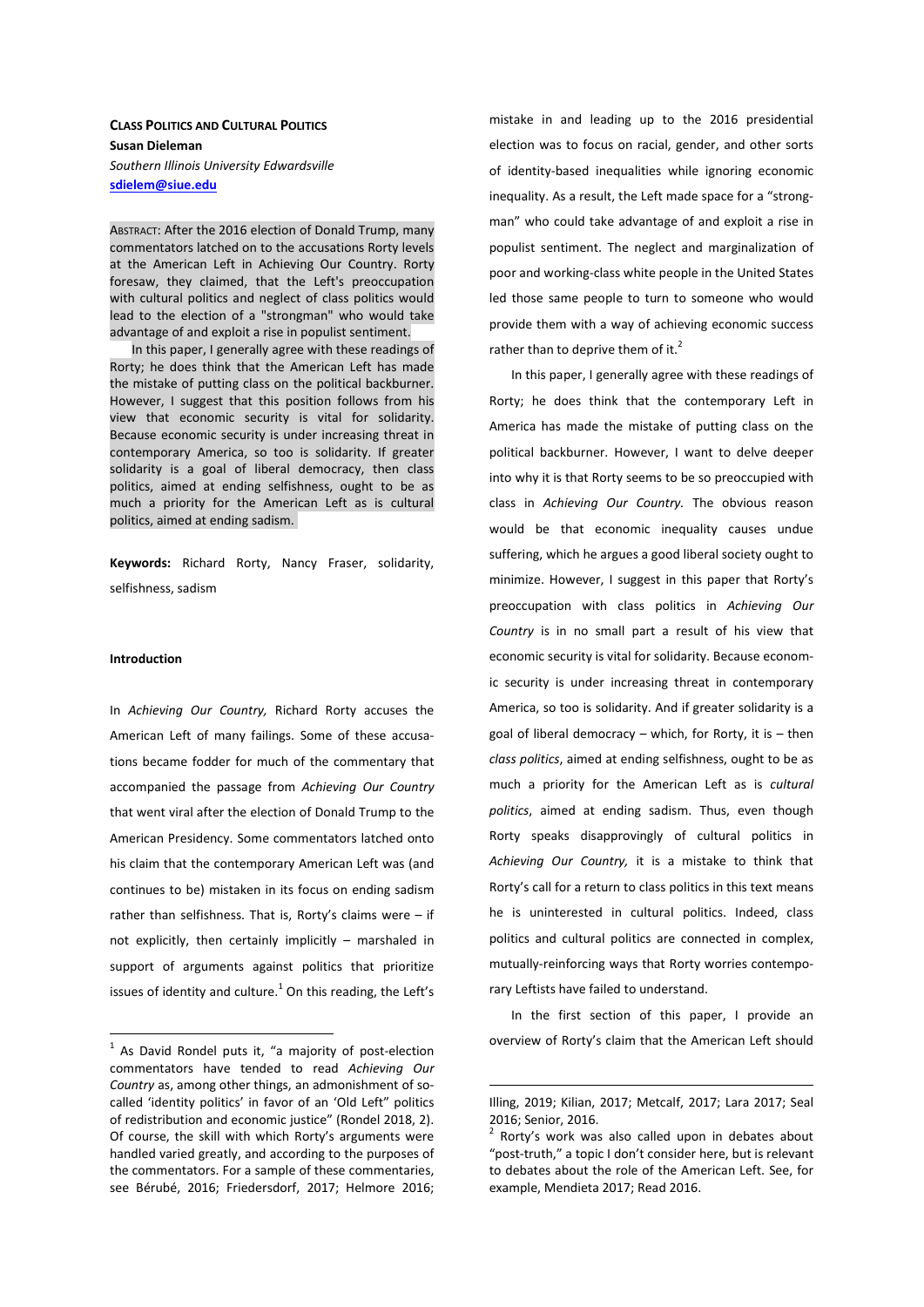return to class politics, as it's presented in Achieving Our Country and supported by other writings. In the second section, I locate this claim in the larger context of Rorty's work, and in particular in relation to two of his papers from the 1990s: "Who Are We? Moral Universalism and Economic Triage" (originally published in 1996) and "Justice as a Larger Loyalty" (originally published in 1997). Relating his arguments in Achieving Our Country to the claims made in these two papers shows how Rorty thinks class politics and cultural politics are connected. In the third and final section of this paper, I conclude by showing how my reading of Rorty on class politics and cultural politics can blunt the edges of his debate with Nancy Fraser over whether redistribution or recognition ought to be prioritized in our theories of and attempts to minimize injustice. Ultimately, I argue that Rorty and Fraser share similar prescriptions for the American Left: it is time to pay attention to class again, because failing to do so risks the possibility of achieving our country.

## I. Rorty's Call to Return to Class Politics

Rorty takes on two central tasks in Achieving Our Country. The first is to provide a redescription of the history of the American Left, which he traces through three phases.<sup>3</sup> The first is what he calls the reformist Left of the first half of the twentieth-century, including those thinkers of the Progressive Era, as well as "all those Americans who, between 1900 and 1964, struggled within the framework of constitutional democracy to protect the weak from the strong" (Rorty 1998a, 43). Rorty's term, "reformist Left," is a more capacious term than "Old Left," where the latter is a term that was used

by historians to distinguish early adherents to socialism from both the "New Left" which took over their cause, and early "liberals" who were not socialists. He refuses to buy in to a description of the American Left that sees some Leftists (namely liberals) as insufficiently radical to deserve the name. Rorty's reformist Left, therefore, includes both socialists and liberals of this early part of the twentieth century, and is intended to break down the rift internal to the Left between reformers and revolutionaries. Both liberals and socialists should be recognized as having been on the same side, he thinks, advancing "the cause of social justice" (45).

The second is the New Left that emerged around 1964 in response to the Vietnam War, and includes people who decided "that it was no longer possible to work for social justice within the system" (Rorty 1998a, 43). The New Left, made up mostly of students engaged with Students for a Democratic Society, "felt justified in giving up their parents' hope that reformist politics could cope with the injustice they saw around them" (66). Though Rorty criticizes the New Left for giving up reform in favor of revolution, he recognizes that they "accomplished something enormously important, something of which the reformist Left would probably have been incapable. It ended the Vietnam War" (67). In so doing, "the New Left may have saved us from losing our moral identity" (68). The moral identity that the New Left helped save is of a country that makes peace rather than war.<sup>4</sup> The civil disobedience of the New Left during the Vietnam era, ranging from draft resistance to protests that broke through police lines, shut down induction centers, and blocked recruiters, helped prevent America from becoming a garrison state – that is, a state that prioritizes military matters over social, political, or

-

 $3$  Rortyan redescriptions, it is worth noting, are never really an attempt to accurately represent history or a particular state of affairs, but an attempt to render salient a particular way of looking at things, rather than another, and to achieve certain ends, rather than others. Thus, criticisms that his account of the history of the American Left is inaccurate because it leaves out one or another significant moment or movement miss the mark insofar as they are criticisms only of the accuracy of his (re)description.

<sup>&</sup>lt;sup>4</sup> Rorty writes, "The Left, the party of hope, sees our country's moral identity as still to be achieved, rather than needing to be preserved" (Rorty 1998, 30-31). This is what distinguishes the Left from the Right, he thinks. Whereas the Left is hopeful that their vision of a better America can be achieved, the Right "thinks that our country already has a moral identity, and hopes to keep that identity intact" (31).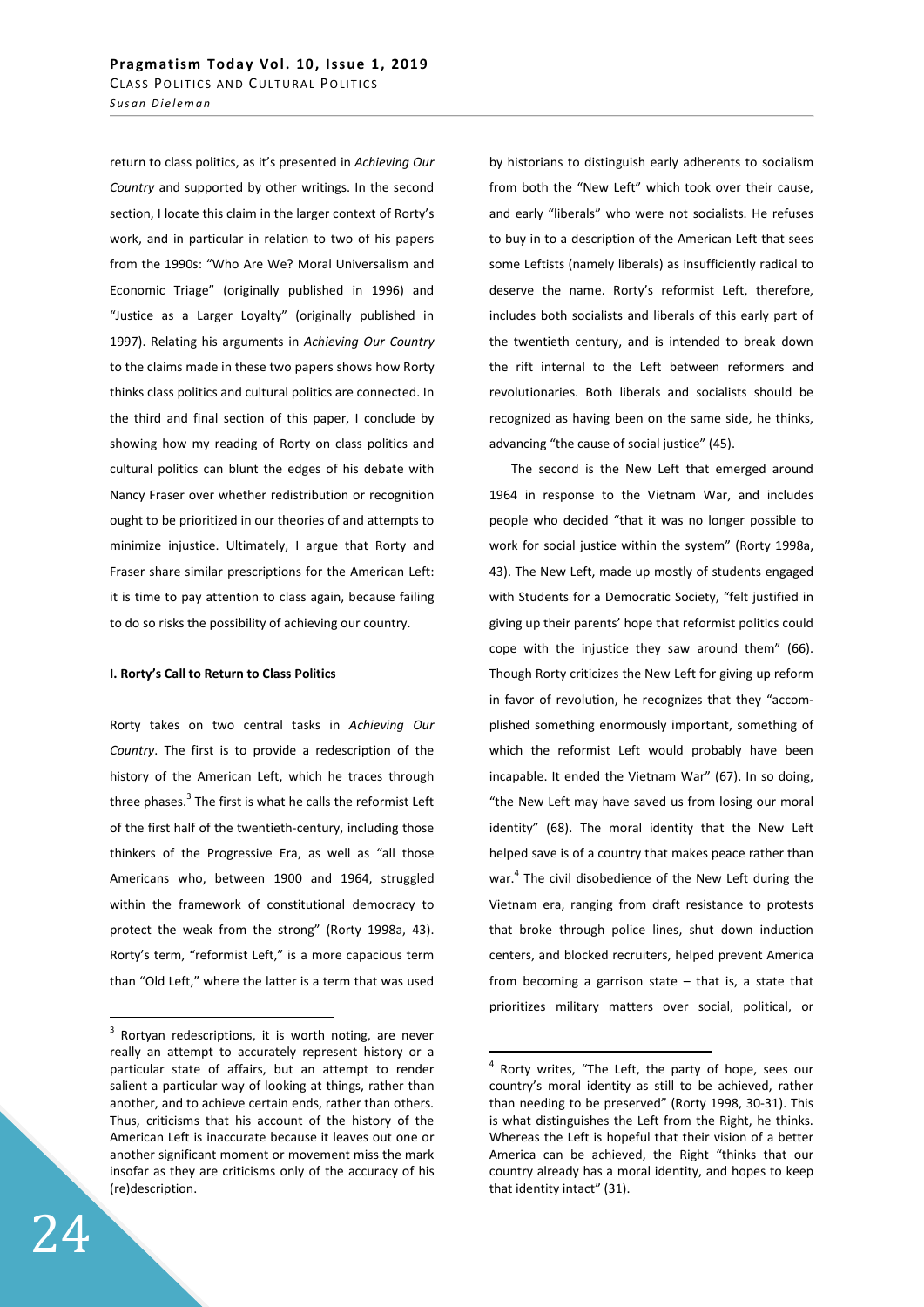economic ones. When compared with the garrison state that America could have become were it not for the New Left, Rorty argues that even the "many and varied stupidities" of the movement are excusable (70).<sup>5</sup>

The third Left Rorty identifies is the cultural Left, which grew out of the splintering of the New Left and now exists primarily in the academy. The cultural Left, Rorty thinks, emerged out of the confluence of the New Left's adoption of the Marxist claim that the system cannot be reformed and the "widespread post-Watergate feeling that the American government is hopelessly corrupt" (Rorty, Nystrom, and Puckett 2002, 16). The cultural Left, Rorty thinks, has holed up in the academy and engaged, for the most part, in abstract theorizing that is of little help to the broader American Left that exists outside the academy. Though there are Leftists outside the academy, working as "labor lawyers and labor organizers, congressional staffers, low-level bureaucrats, … journalists, social workers, and people who work for foundations" (Rorty 1998a, 77), they bear little resemblance to the academic, cultural Left. Whereas the former are interested in what laws need to be changed in order to create a hoped-for America, the latter have given up on the reformists' hope that there is an America worth achieving.

One of the problems with this cultural Left, Rorty thinks, is that it has ignored economic inequality and focused on other, identity-based forms of inequality, like racial or gender inequality, instead. Or, to use Rorty's terms, the cultural Left has been preoccupied with ending sadism, while forgetting to think about selfishness. While attempting to ameliorate racial and gender inequality is a laudable goal – one that Rorty himself has spent considerable time thinking about –

 $\overline{a}$ 

what Rorty laments is the fact that this focus displaced the focus on economic inequality. As he puts it, "It is as if the American Left could not handle more than one initiative at a time – as if it either had to ignore stigma in order to concentrate on money, or vice versa" (Rorty 1998a, 83). $^{6}$  So, Rorty argues that the Left needs to revisit the problem of selfishness by engaging in class politics, which it has largely abandoned as it retreated into the academy and turned its attention to the problem of sadism by engaging in cultural politics. To reinvigorate the American Left, Rorty thinks the cultural Left "would need to talk much more about money, even at the cost of talking less about stigma" (Rorty 1998a, 91). However, successfully engaging in class politics requires leaving behind the academy and the cynical and hopeless attitude about America that typifies it. Thus, the American Left should "put a moratorium on theory" and "try to mobilize what remains of our pride in being Americans"  $(91-92)$ .<sup>7</sup> These prescriptions comprise the second task of Achieving Our Country.

Why is it important to "put a moratorium on theory" if the cultural Left is to reengage with class politics in America? Rorty worries that, "in committing itself to what it calls 'theory,' this Left has gotten something which is entirely too much like religion" (Rorty 2007, 95). This is problematic because it represents a decidedly un-pragmatic search for the Truth of what America is and has been  $-$  a search that displaces efforts to improve a country in favor of

 $5$  Of course, by that same measure, so too are the less revolutionary-minded activities and identity-based oversights of the earlier, reformist Left. Surely, when compared with the prospect of becoming a garrison state, even socialists must recognize that liberalism is a lesser evil. Thus, the animosity between reformists and revolutionaries is misguided, Rorty thinks, and the internal rift that divides them needs to be overcome.

<sup>&</sup>lt;sup>6</sup> This myopic or one-dimensional approach to politics plagues not just the cultural Left, however. Rorty notes that the reformist Left was notably weak on issues of racial or gender inequality: "most of the direct beneficiaries of its initiatives were white males" (75). But he does think that the pendulum has swung too far in the opposite direction. This isn't to say that the work of the academic Left has been in vain  $-$  they've made American campuses into "morally better places" (260) – but it has, he thinks, run its course.

 $7$  To these two prescriptions, Rondel adds a third: "the Left should abandon the ideological purity characteristic of Marxist revolutionaries, and adopt in its place a pragmatic, piecemeal, reformist attitude" (Rondel 2018, 7). I do not identify this as a separate prescription offered by Rorty, but as an element of the first: if one abandons theory, all that is left – aside from an apolitical quietism – is "pragmatic, piecemeal reform."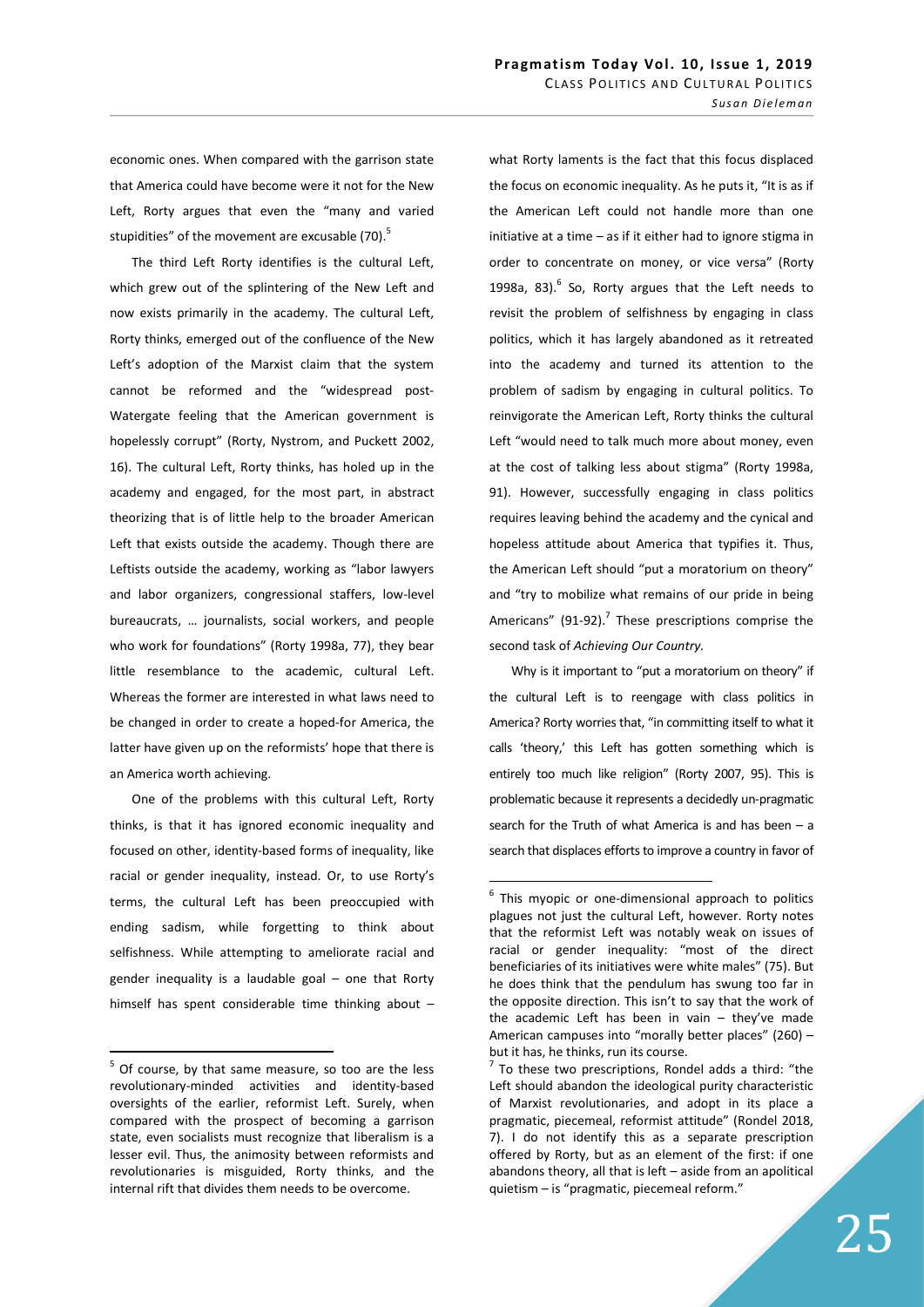a sort of theoretical "arms race" that aims for ever-higher levels of abstraction. The cultural Left is beholden to the Truth, where the particular Truth they are interested in is the Truth of America as, as Rondel puts it, "both unforgiveable and unachievable" (Rondel 2018, 10). This is their "redemptive truth" a term Rorty introduces to signal "a set of beliefs that would end, once and for all, the process of reflection on what to do with ourselves" (Rorty 2007, 90). Redemptive truth, Rorty thinks, satisfies "the need to fit everything – every thing, person, event, idea, and poem – into a single context, a context that will somehow reveal itself as natural, destined and unique" (90). <sup>8</sup> Whereas religion used to provide this sort of redemptive truth to its followers, philosophy came to take on that role during the Enlightenment. In Achieving Our Country, Rorty's claim is that the cultural Left still yearns for a redemptive truth; it has not been able to "kick its philosophy habit." This yearning for a redemptive truth manifests in the cultural Left's obsession with philosophical theorizing about America: "Redemption by philosophy would consist in acquiring a set of beliefs that represent things in the one way they truly are" (91). When it comes to America, the representation that the cultural Left has got hold of is of an America that is irredeemable and hopeless.

The search for redemptive truth, and especially the cultural Left's assumption that discovering the Truth of America through abstract theorizing amounts to political activity, is what Rorty calls a "spectatorial approach." He writes, "These futile attempts to philosophize one's way into political relevance are a symptom of what happens when a Left retreats from activism and adopts a spectatorial approach to the problems of its country" (Rorty 1998a, 94). By "spectatorial," what Rorty has in mind is that many cultural Leftists stand back in abject horror of what America has done and been, and what it continues to do and be.<sup>9</sup> After standing back, all that

9 Alan Malachowski provides an excellent account of remains to such Leftists is to "theorize" America, prioritizing knowledge over hope: "Hopelessness has become fashionable on the Left – principled, theorized, philosophical hopelessness" (37).

Thus, Rorty enjoins the cultural Left to abandon its spectatorial approach by abandoning theory. In so doing, Rorty thinks it must also thereby revive hope in what America can become. A reinvigorated Left would have to reclaim the sort of pride in Amerca that animated the work of the reformist Left. He opens Achieving Our Country by writing,

National pride is to countries what self-respect is to individuals: a necessary condition for selfimprovement. Too much national pride can produce bellicosity and imperialism, just as excessive self-respect can produce arrogance. But just as too little self-respect makes it difficult for a person to display moral courage, so insufficient national pride makes energetic and effective debate about national policy unlikely (Rorty 1998a, 3).

-

Rorty's political turn that is worth quoting at length. He writes, "Rorty claimed that we should render our language of progressive political deliberation banal by abandoning high-theoretical talk long past its sell-buy date. By this he meant talk, rooted in the 19th century, of bourgeois ideology, capitalism, class divisions, commodification of labour, alienation and the like. We should instead revive more basic, down-to-earth terms such as 'greed' and 'selfishness', and replace earnest projects of cultural criticism or Ideologiekritik – which he felt had begun to slip into self-parody anyway – with enthusiastic discussions of practical options to make a liberal democracy yield obviously better socioeconomic results within its existing institutional framework. These might include proposals to deal with excessively low wages and unemployment, provide wider access to better and cheaper healthcare, and improve job prospects along with social mobility. Though he did not often say it, Rorty recommended that our whole political vocabulary, not just that of the Left, be pragmatised.

In recommending this, Rorty was not simply making one more move in the dreary game of normal politics, a move that could be seen (and was) as a conservative, or even reactionary, retreat to, or excuse for, a minimalistic capitalist status quo. He was trying to do for politics what he tried to do for philosophy: reset its common language to a level where it could be recognised as first and foremost a practical tool, a level where extraneous layers of theory and associated jargon no longer clouded the prospects for tangibly improving people's lives" (Malachowski, 2019).

<sup>&</sup>lt;sup>8</sup> The search for a "redemptive truth" guided much of Rorty's own, early philosophical endeavors, but he later abandoned these efforts to hold "reality and justice in a single vision" (Rorty 1999, 12).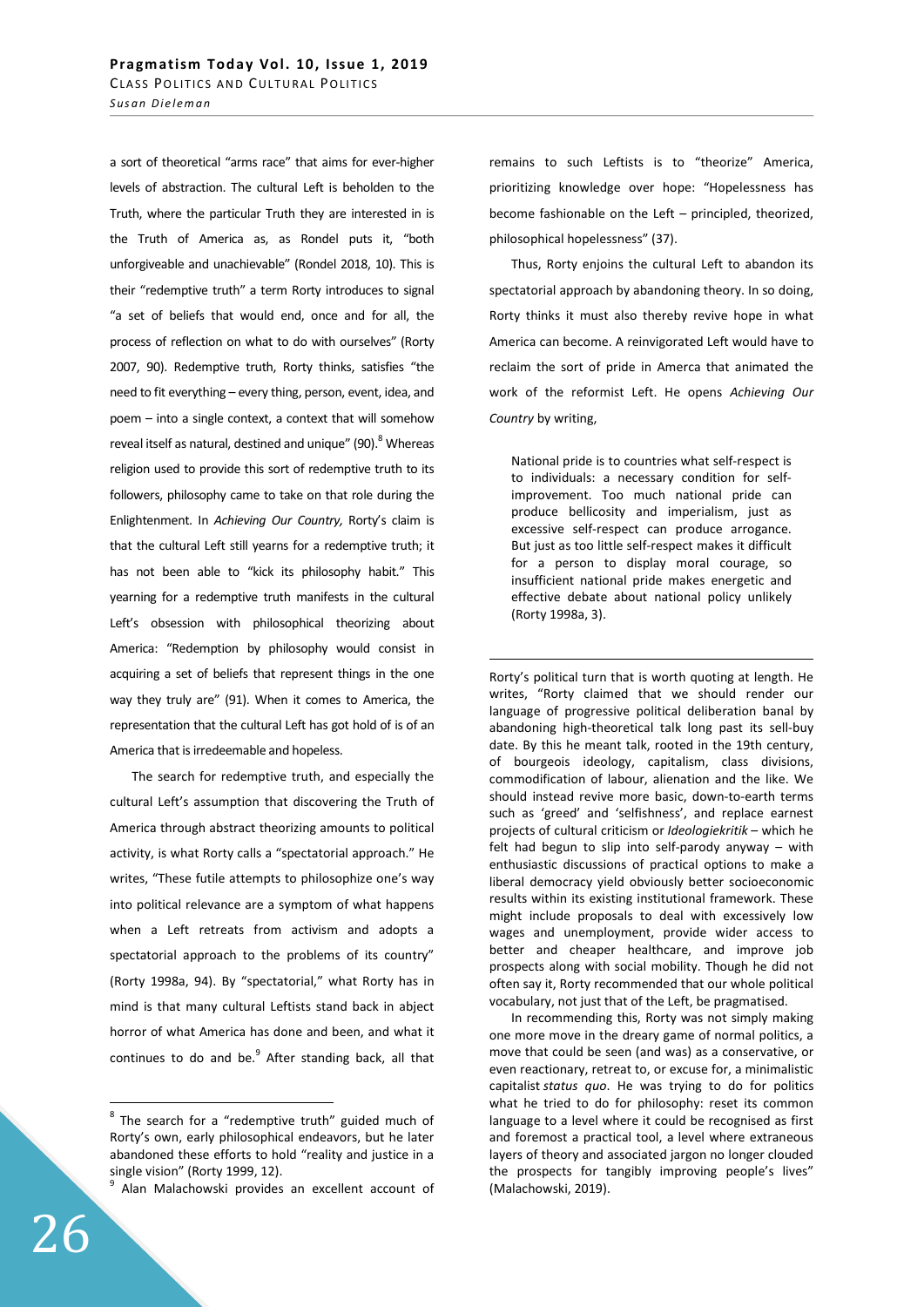While philosophical theorizing about America is a symptom of hopelessness, engaging in debates about what America can do and become represents a hopeful attitude, and this hopeful attitude requires national pride.

Recall that the cultural Left is not just engaged in theorizing; the content of the theories that inform their work is of an irredeemable country that is fundamentally racist and sexist. Thus, the cultural Left has turned to an elucidation of the ways that America has and continues to perpetrate harms against marginalized groups. Some theorists, when faced with this evidence, have called for a "politics of difference" or a "politics of recognition" that, on Rorty's reading, is about recommending a recognition of the inherent value of different cultures, including the cultures of historically marginalized groups, like women, African Americans, or the LGBTQ community.<sup>10</sup> However, Rorty worries that the cultural Left's emphasis on "difference" and "recognition" is both overly theoretical and inconsistent with national pride. While pride in one's identity is "an entirely reasonable response to the sadistic humiliation to which one has been subjected" (100), the problem is that this pride often "prevents someone from also taking pride in being an American citizen" (100). The politics of difference and of recognition is, at best, a waste of effort and, at worst, a distraction from and impediment to achieving Leftist progress. This isn't to say that Rorty is opposed to movements that aim to better the lives of members of oppressed groups; indeed, he is anything but. But it is to say that he sees nothing distinct about such movements; they should not be seen as a "new sort of politics" (Rorty 1999, 235). $^{11}$  Rather, they "simply add further concrete-

 $\overline{a}$ 

ness to sketches of the good old egalitarian utopia" (235). Such movements do not give us reason to "revise, as opposed to supplement, our previous descriptions of utopia" (236). Liberalism (of the sort recommended by John Stuart Mill or John Dewey) is not itself altered by a politics of difference, he thinks; it is merely fleshed out in greater detail. Movements like feminism and gay liberation render visible forms of suffering that were not previously visible, thus expanding solidarity by seeing these sorts of suffering as worth ending and achieving a hoped-for America.

Thus, rather than focusing on difference, Rorty wants to focus on commonality, in part for eminently practical reasons: "only a rhetoric of commonality can forge a winning majority in national elections" (Rorty 1998a, 101). Of course, American pride does not mean pride in what America is, but in what it could be. He argues,

You have to describe the country in terms of what you passionately hope it will become, as well as in terms of what you know it to be now. You have to be loyal to a dream country rather than to the one to which you wake up every morning. Unless such loyalty exists, the ideal has no chance of becoming actual (101).

The dream country Rorty envisages – and the dream country that he thinks would best achieve the aims of those fighting for the recognition of marginalized groups – is one where differences of gender and race and sexuality (and so on) do not make a difference. It is one where "being American" is the only salient identity, and

<sup>&</sup>lt;sup>10</sup> Rorty has in mind the work of theorists like Iris Marion Young, Judith Butler, and Nancy Fraser.

<sup>&</sup>lt;sup>11</sup> In "Is 'Cultural Recognition' a Useful Concept for Leftist Politics?," Rorty suggests that the cultural Left's emphasis on the recognition of cultural differences can be traced to "a specifically academic set of circumstances" (Rorty 2000, 11). He continues, "The only thing we academics can do, in our specifically professional capacities, to eliminate prejudice is to write women's history, celebrate black artistic achievements, and the

like. This is what academics who work in such programs as Women's Studies, African-American Studies, and Gay Studies do best. These programs are the academic arms of the new social movements - the movements which, as Judith Butler rightly says, have kept the left alive in the United States in recent years, years during which the rich have consistently had the best of it in the class struggle" (11). He adds that academics overestimate the "importance of their own expertise" in a desperate bid to see themselves as relevant to progressive politics, and as non-complicit with the suffering of marginalized groups. As he puts it, "academics are desperately eager to assure themselves that what they are doing is central, rather than marginal, to leftist politics" (13).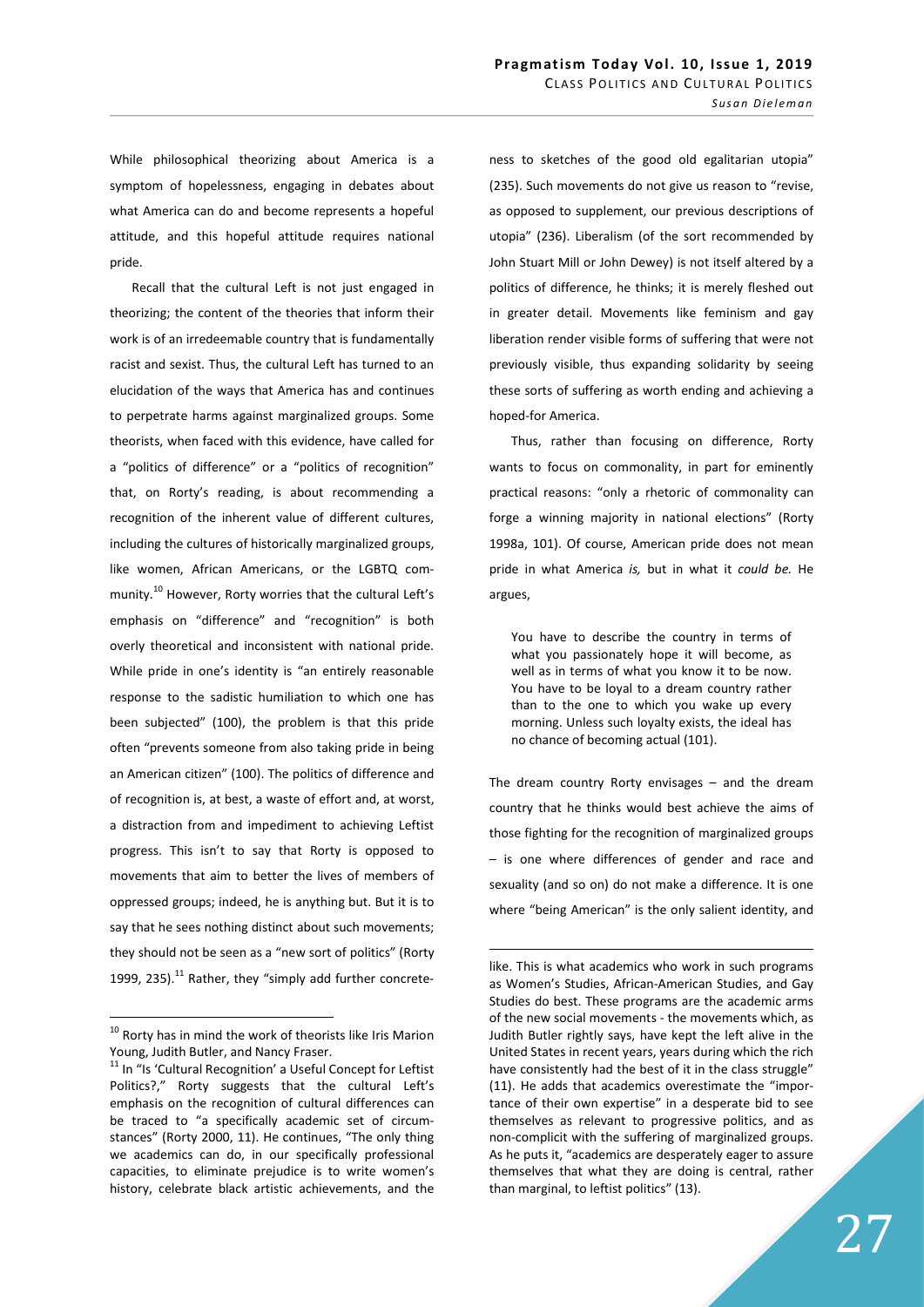where that identity signals membership in one moral community. Theory of the sort the cultural Left employs, as we've already seen, is not suited to this task. It supplies a philosophical metanarrative about what America is and has been; about the atrocities it has committed – including against its own marginalized groups, and indeed, its role in that marginalization – which are unforgivable. To take the place of the cultural Left's metanarrative, Rorty recommends historically contingent, hopeful narratives: "The appropriate intellectual background to political deliberation is historical narrative rather than philosophical or quasi-philosophical theory. More specifically, it is the kind of historical narrative which segues into a utopian scenario about how we can get from the present to a better future" (Rorty 1999, 231).<sup>12</sup>

Rorty's recommendations to put a moratorium on theory and to mobilize American pride are both directed to a further end, namely, the reengagement of the cultural Left with "real politics." A moratorium on theory and a mobilization of American pride are not ends in themselves; rather, they serve the further end of reinvigorating the Left by bringing together the various Lefts which were torn asunder by the contingent facts of America's cultural, political, and economic history. By putting a moratorium on theory, the cultural Left will become more pragmatic; they will stop seeing philosophy as necessary for – even definitional of – political engagement. They will abandon their spectatorial pulpit and get involved in the political tasks of changing laws and proposing policies. They will become agents rather than spectators (a distinction I return to below). By mobilizing American pride, those on the cultural Left will see that their goals are better achieved by working across differences to forge a national identity premised

on the hope that a utopian version of the country can be achieved. They will stop thinking of America as an experiment worth abandoning, and start thinking of it as a project worth engaging.

#### II. The Role of Class Politics in Cultural Politics

The cultural Left, Rorty thinks, has become preoccupied with theoretical articulations of sadism, and it has failed to see how the forces of economic globalization have created an urgent need to focus on ending selfishness. Yet Rorty's call to return to class politics shouldn't be read as an admonishment to abandon questions of sadism, and it is a mistake to read Achieving Our Country this way. Rather, the two are connected in complex and mutually-reinforcing ways. A central reason Rorty wants us to talk more about class is because, without economic security, the solidarity he thinks is integral to a utopian liberal will suffer. I want to turn to a pair of Rorty's papers, "Who Are We? Moral Universalism and Economic Triage" (originally published in 1996) and "Justice as a Larger Loyalty" (originally published in 1997), to further explicate this point.

In "Justice as a Larger Loyalty," Rorty's ultimate goal is to rid us of the traditional view that loyalty and justice have different sources; whereas loyalty is based on sentiment, justice has its roots in reason. Thus, on the traditional view, hard choices between preferring one's family and friends over strangers is a choice between sentiment and reason. On Rorty's view, however, both loyalty and justice are matters of sentiment. Loyalty and justice are therefore not differences of kind, but of degree. Justice simply names the loyalty we might have to the largest community we can imagine: all of humankind, perhaps, or maybe just our own religious community, or, more problematically, those of our own race.

Since the moral community is a matter of sentiment rather than reason, rational insight into God's Will or Human Nature cannot determine who belongs or does not belong to our moral community. Instead, the basis upon which solidarity is built is contingent; it involves

<sup>&</sup>lt;sup>12</sup> He continues, "A turn away from narration and utopian dreams toward philosophy seems to me a gesture of despair… [W]e are now in a situation in which resentment and frustration have taken the place of hope among politically concerned intellectuals, and … the replacement of narrative by philosophy is a symptom of this unhappy situation" (Rorty 1999, 232).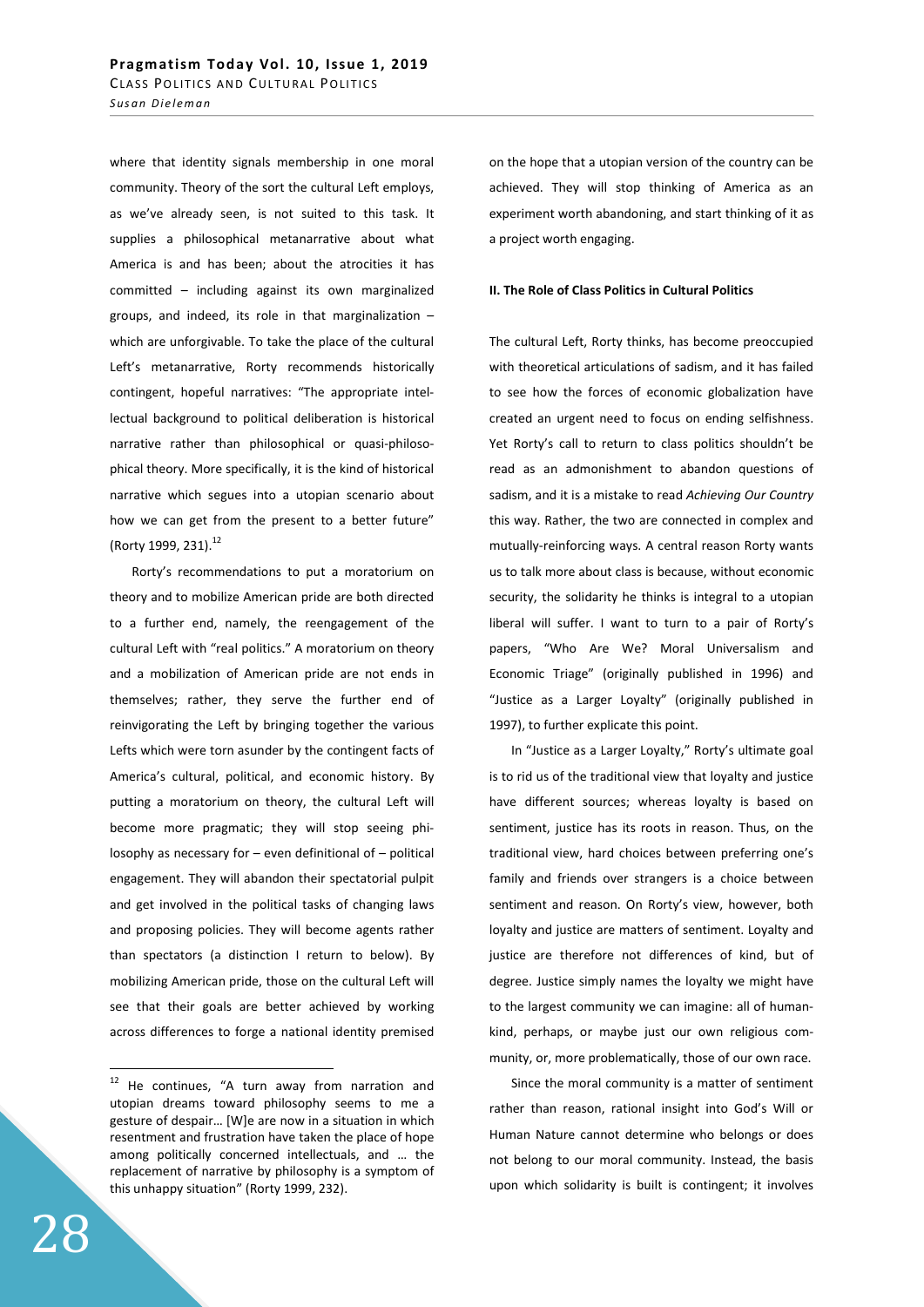coming to see others as "like us" in the ways required for those others to be members of our moral community. Solidarity is created through the hard work of training our sympathies rather than through the recognition of antecedent criteria that stipulates what we have in common. We train our sympathies, Rorty thinks, by exposing ourselves to other ways of living and other forms of suffering. A liberal democratic culture is a culture that is "constantly enlarging its sympathies" and thereby expanding solidarity (Rorty 1991, 204).

The task of achieving solidarity is, for Rorty, divided up between agents of love (or guardians of diversity) and agents of justice (or guardians of universality). These two agential roles are presented together in "On Ethnocentrism: A Reply to Clifford Geertz" (originally published in 1986). There, Rorty writes,

The moral tasks of a liberal democracy are divided between the agents of love and the agents of justice. In other words, such a democracy employs and empowers both connoisseurs of diversity and guardians of universality. The former insist that there are people out there whom society has failed to notice. They make these candidates for admission visible by showing how to explain their odd behavior in terms of a coherent, if unfamiliar, set of beliefs and desires – as opposed to explaining this behavior with terms like stupidity, madness, baseness or sin. The latter, the guardians of universality, make sure that once these people are admitted as citizens, once they have been shepherded into the light by the connoisseurs of diversity, they are treated just like all the rest of us (Rorty 1991, 206).

Agents of love are engaged in what Rorty calls "cultural politics," which plays an important role in achieving greater solidarity and involves "arguments about what words to use" (Rorty 2007, 3). Cultural politics incurporates both positive and negative projects. On the negative side, it includes "debates about hate speech," but also "projects for getting rid of whole topics of discourse" (Rorty 2007, 3). Abandoning those terms and topics that block our ability to sympathize with others helps us achieve solidarity: changing our linguistic practices can increase "the degree of tolerance that certain groups of people have for one another" (2007, 3). On the positive side, cultural politics includes the development of new metaphors and new descriptions to expand logical space. New ways of speaking help "us" see that members of marginalized groups are not so different after all; in all the ways that count, these new ways of speaking help us see, members of these groups are "just like us," and therefore deserve to be part of our moral community. $^{13}$  Cultural politics thus involves imagining and articulating utopian visions. It involves forging solidarity around a new moral identity, where folks previously thought of as "them" become part of "us" instead. The task of cultural politics falls naturally to the Left, Rorty thinks, which is, "by definition, the party of hope. It insists that our nation remains unachieved" (Rorty 1998, 14).

Agents of justice play a complementary role to agents of love; they are responsible for securing the gains made by the connoisseurs of diversity. When expansions (or contractions) of everyday, normal discourse are achieved, one of the tasks of the guardians of universality is to preserve those expansions (or contractions). Agents of justice (or guardians of universality), are responsible for ensuring that, when members of marginalized groups are recognized as suffering in particular ways that the "rest of us" haven't seen or have ignored, then agents of justice ensure that those forms of suffering are prevented. Agents of justice include judges and courts who "tell the politicians and the voters to start noticing that there are people who have been told to wait for ever until a consensus emerges – a consensus within a political community from which these people are effectively excluded" (Rorty 1999, 98). Thus, Rorty reads court decisions as saying, for example, that "like it or not, black children are children too" (Brown) and "like it or not, women get to make hard decisions too" (Roe) and "like it or not, gays are grownups too" (Bowers v. Hardwick, in a future reversal) (99).

 $13$  I have written elsewhere in greater detail about how the work of agents of love proceeds. See, for example, Dieleman 2011; 2012; and especially 2017.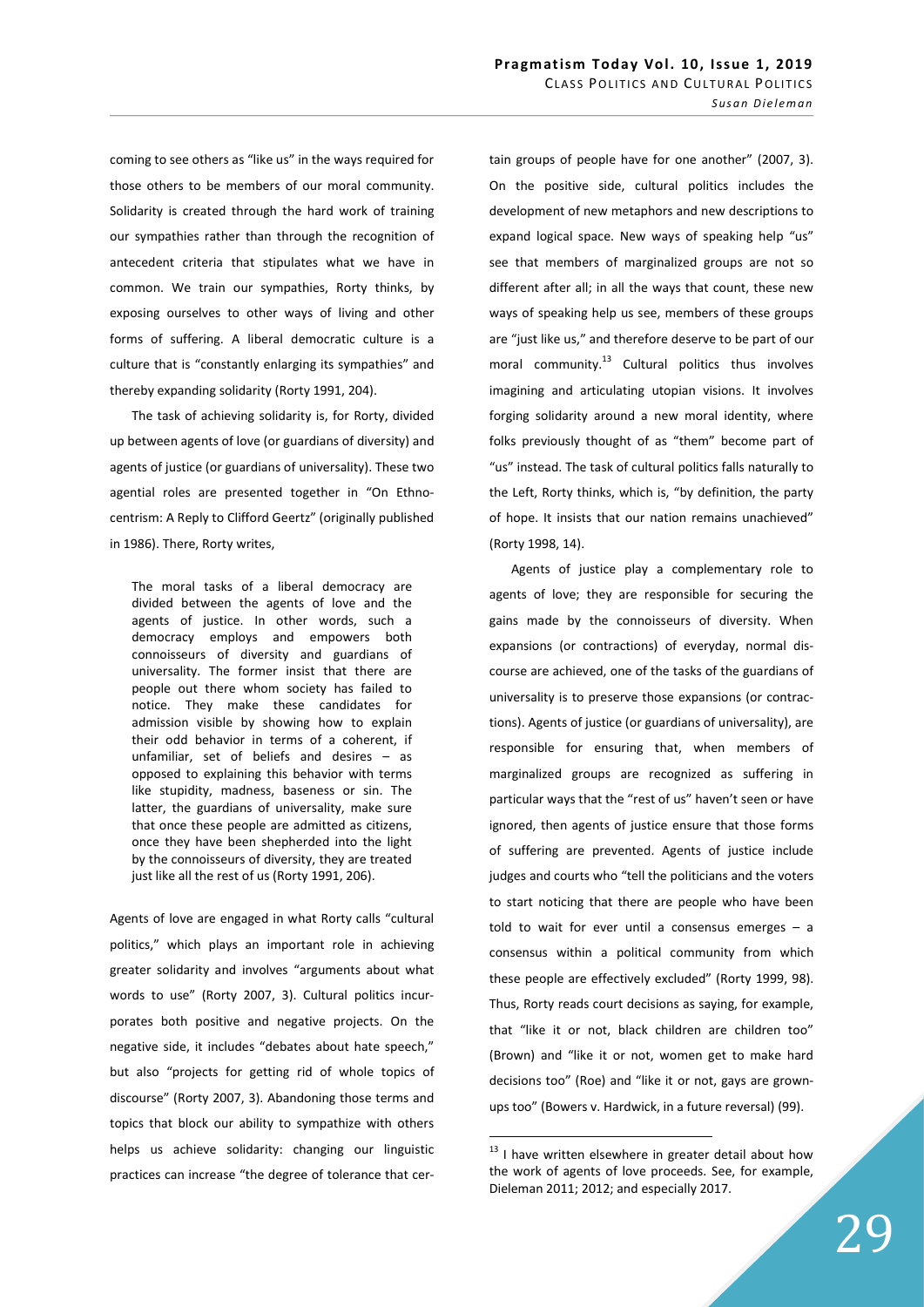One of the roles of a liberal education, Rorty thinks, is to preserve the solidarity that has been achieved, and to strive to extend it as far as possible. This shouldn't be read as a return to the academic Left that Rorty criticizes in Achieving Our Country, but rather to an education system that helps develop the liberal virtues. $^{14}$  As William M. Curtis puts it, Rorty's version of moral education includes "teaching stories that show how good things can be if people are more generous, tolerant, and sensitive, and also stories about 'the pain endured by people who seem quite strange to us, the humiliation and agony they suffer when we treat them as badly as we are often tempted to treat them'" (Curtis 2015, 160). These are the narratives (rather than metanarratives) that articulate a hopeful account of what American has been and could become. These narratives are used to nudge proceeding generations of students in the direction of greater solidarity. Rorty writes, "Producing generations of nice, tolerant, well-off, secure, other-respecting students … in all parts of the world is just what is needed – indeed, all that is needed – to achieve an Enlightenment utopia" (Rorty 1998b, 179-180).

So, the size of our moral community  $-$  the community to which we are loyal, with which we will feel solidarity – will depend on our ability to see "others" as like "us." But notice that Rorty also mentions that the students we train must be "well-off" and "secure" in addition to being "nice" and "other-respecting." This is because Rorty thinks that the community to which we feel loyalty will vary in accordance with our economic circumstances. When things get tough – when economic circumstances are such that we are forced to choose between feeding our families and feeding strangers – the community to which one is loyal will contract. As Rorty puts it,

Our loyalty to … larger groups will, however, weaken, or even vanish altogether, when things get really tough. Then people whom we once thought of as like ourselves will be excluded. Sharing food with impoverished people down the street is natural and right in normal times, but perhaps not in a famine, when doing so amounts to disloyalty to one's family. The tougher things get, the more ties of loyalty to those near at hand tighten, and the more those to everyone else slacken (Rorty 2007, 42).

Rorty thinks the sorts of moral dilemmas these cases present are not dilemmas between sentiment-based loyalty and reason-based justice, but rather felt conflicts "between alternative selves, alternative self-descriptions, alternative ways of giving a meaning to one's life" (45). Do I see myself as an American first, or as a citizen of the world? Am I the type of person who prioritizes family over strangers? Are non-human animals part of my moral community, or will they always be subordinate to human members of my moral community?

One's ability to identify with a larger moral community – to see oneself as a citizen of the world rather than as just an American, for example, or to see oneself as part of a diverse metropolitan city rather than as just a community member in one's affluent suburb – depends on one's economic circumstances. To say that someone is a member of one's moral community is to see that person as a conversation-partner, as someone who shares enough of one's "final vocabulary" to make meaningful conversation with them possible. Our moral communities increase in size when the work of agents of love is successful, when the differences between "us" and "them" are rendered inconsequential, and our similarities become consequential. Moreover, solidarity with the members of our moral community entails coming to their aid when required. Following the pragmatist insight that beliefs are habits of action, Rorty contends that to hold a belief simply means that one is inclined to act in certain ways and not in others. Thus, "to believe that someone is 'one of us,' a member of our moral community, is to exhibit readiness to come to their assistance when they are in need" (13). This is because "Moral identification is empty when it is no longer tied to habits of action" (Rorty 1996, 14).

<sup>&</sup>lt;sup>14</sup> See also Rorty 1992, where Rorty discusses the role of the cultural Left in relation to education.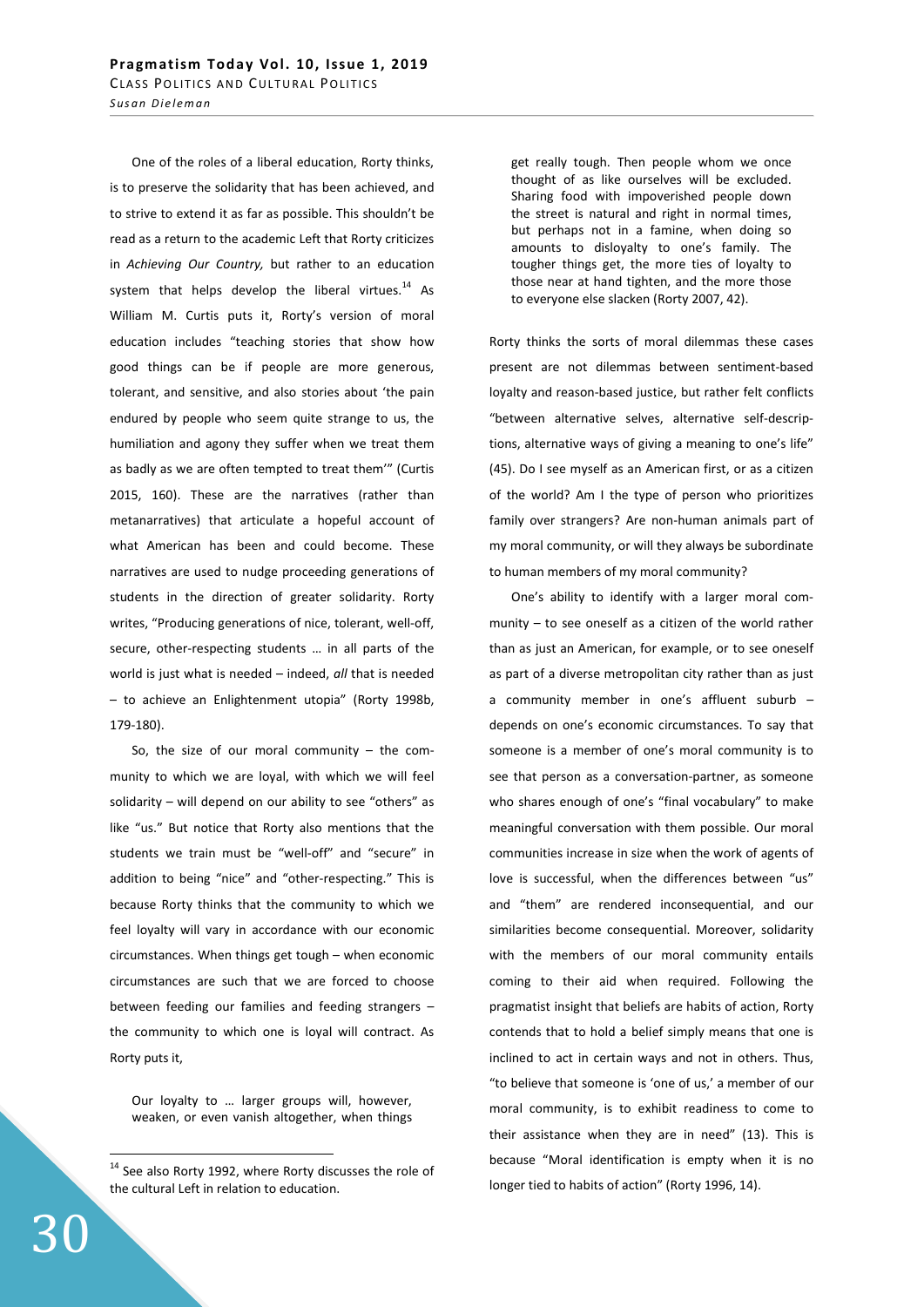If we are unwilling to come to the aid of certain people, because they are members of a certain racial or ethnic group for example, then we would be lying if we said that group is part of our moral community, that its members are "one of us." However – and this is a feature of Rorty's work that has so far been overlooked – Rorty thinks that this unwillingness can be motivated by the belief that we are unable to help such people. That is, the moral community with which we identify depends on our ability to see generosity and sympathy as feasible. If we believe that such assistance is infeasible, triage is performed in the same way that nurses and doctors perform triage when there are not enough resources available to help victims of some catastrophe. If there are not enough resources  $-$  or even if we just believe that there are not enough resources – then we absolve ourselves, rightly or wrongly, from the obligation to render aid. To claim that a group is part of our moral community, but to fail to render assistance when that group requires it, renders our claim that they're part of our moral community "empty" (Rorty 1996, 13). Rorty concludes by asserting that "thinking of other people as part of the same 'we,' depends not only on willingness to help those people but on belief that one is able to help them" (15). Thus "[A]n answer to the question 'who are we?' which is to have any moral significance, has to be one which takes money into account" (14).

This suggests that selfishness and sadism can work together to serve the function of "othering," where "othering" is understood as the process of shrinking the moral community, of reducing the number of people to whom we have a moral responsibility. Solidarity is at risk when folks have to choose between looking after themselves and looking after others. Or, more accurately, solidarity is at risk when folks believe they have to make this choice. Thus, "selfishness," for Rorty, can be best understood rather simply and straightforwardly as an unwillingness to help others.

For some people in America, the belief that they are unable to help others will be well-founded: the economic position they find themselves in really does

involve looking after themselves and their families because they simply do not have the means to also look after others. So sometimes, selfishness is justified given the situation that folks find themselves in. Surely it would be unreasonable to demand of those who cannot put food on their own table that they think about how they should be helping their broader community or country. And it would be wrong to hold them morally blameworthy for their failure to feel solidarity (in this more robust sense where it includes rendering aid) with a larger community. Such folks are responding in the same way any person in similar circumstances would respond, by looking after "their own" when times get tough and loyalty cannot extend beyond one's closest communities. For others, even though they have the means to look after others as well as their own, they nonetheless believe that they do not. Indeed, a perverse outcome of a society that is characterized by vast economic inequality is that selfishness becomes seen as necessary. When there is not enough to go around, folks in the middle and upper classes look after their own: they secure a future for their own children by investing in private schools, and tutors, and elite colleges, without worrying about the educational opportunities of others. Economic inequality further entrenches selfishness, even among those who are less justified in their unwillingness to help others because they have the means to do so. Thus, Rorty's admonishment of the American Left, I suggest, is an admonishment to think more carefully about how economic inequality threatens solidarity, and to develop concrete proposals for alleviating this economic inequality so that the unwillingness of some Americans to help others becomes unthinkable.

Of course, one might argue that Rorty gets the problem exactly backwards. That the super-rich are (usually) white men who are unwilling to come to the aid of women and people of color is no coincidence. It is not selfishness, but sadism, that has created the racial and gendered nature of economic inequality in America; women and people of color are not members of the moral community of white liberalism in America. I don't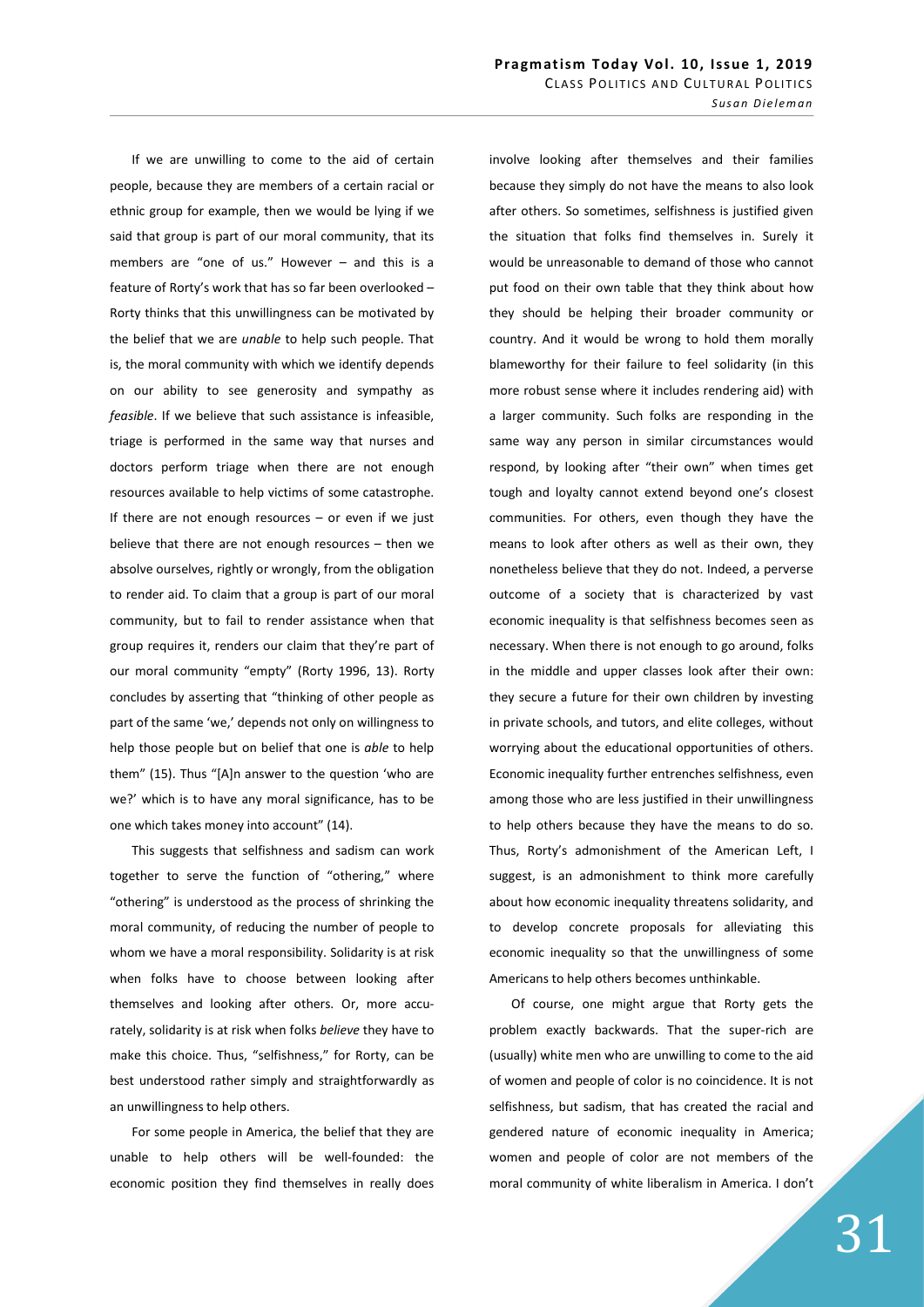think Rorty would disagree, at least not entirely, with this way of seeing things. He admits that the reformist Left was shortsighted in thinking that "ending selfishness would eliminate sadism," and that it was a valuable insight to realize that sadism has "deeper roots than economic security" (Rorty 1998a, 76). The problem with focusing on sadism comes when it ignores selfishness altogether, and when it disavows American identity as worthless. Prioritizing one way of othering – sadism or selfishness – at the expense of the other misses half the picture, and renders efforts to achieve a liberal democratic utopia less likely to meet with success. Ending sadism has been a good thing for America, and the fight against sadism has brought us closer to achieving our country. But Rorty worries that the project of creating an American moral community – a community that "can plausibly and without qualification identify itself as 'we, the people of the United States'" – is a project that "is losing ground" because "the gap between rich and poor Americans is widening steadily, and the latter are increasingly bereft of hope for their children's future" (Rorty 1996, 11). $^{15}$ 

This idea that the Republicans are good at playing poor white people off against groups marginalized for other reasons is echoed in a recent Atlantic piece by Joan C. Williams. That piece opens with a quote from Steve Bannon, President Trump's former strategist, from an interview with Prospect Magazine, where he says: "The Democrats, the longer they talk about identity politics, I got 'em. I want them to talk about racism every day. If the left is focused on race and identity, and we go with economic nationalism, we can crush the Democrats" (Kuttner 2017). Williams suggests that many of Trump's "carefully timed injections of racism" were aimed at the Left, "in an effort to keep liberals' attention

Of course, just because the well-off have the means to render aid to more people, and therefore have less of an excuse for being selfish, this doesn't mean they will render aid. Ought implies can, but it does not imply will. Having money is a necessary, but not a sufficient condition, for enlarging one's moral community. This means that the American Left has to fight selfishness – fight the inclination among some Americans to be unwilling to offer help – for multiple reasons and on multiple fronts. The challenge for the Left is to make the belief that one is unable to help others unbelievable. For some, this will involve changing the economic circumstances they find themselves in so that they are not forced into a position where they have to choose between their families and strangers. For others, this will involve regulating behavior through law and policy. In both cases, these changes are the sorts of changes we pursue when we engage in class politics. They will likely involve all the usual sorts of measures Leftist thinkers and activists typically advocate, such as strengthening unions and ending precarious labor, alleviating student debt, strengthening the social safety net, universal health care, regulating big business, and introducing tax schemes that help the poor rather than the rich. At the same time, of course, it will also involve cultural politics so that identity-based stigmas do not impose arbitrary limits on who is counted as part of the moral community and thus is deserving of help.

-

<sup>&</sup>lt;sup>15</sup> Rorty writes, "We all want to facilitate alliances between the victims of the Republicans' soak-the-poor legislation and people who are stigmatised, or deprived, for reasons other than poverty. The two groups overlap, but are not identical, and the Republicans are getting good at playing them off against each other" (Rorty 2000, 18). In Against Bosses, Against Oligarchies, Rorty echoes this view, writing, "My feeling is that there's be a tacit collaboration between right and left in changing the subject from money to culture. If I were the Republican oligarchy, I would want a left which spent all its time thinking about group identity, rather than about wages and hours" (Rorty, Nystrom, and Puckett 2000, 32).

focused on race rather than class. If Democrats were to focus more attention on economic issues, they just might be able to win back the non-elite white voters they've been bleeding for half a century. People like Bannon seem to realize this" (Williams 2018).

Nancy Fraser also remarks on the tendency of the Left to fall into the trap of pitting race against class. She writes, "Some resisters [to Trump's presidency] are proposing to reorient Democratic Party politics around opposition to white supremacy, focusing efforts on winning support from blacks and Latinos. Others defend a class-centered strategy, aimed at winning back white working-class communities that defected to Trump. Both views are problematic to the extent that they treat attention to class and race as inherently antithetical, a zero-sum game. In reality, both of those axes of injustice can be attacked in tandem, as indeed they must be. Neither can be overcome while the other flourishes" (Fraser 2017, n.p.).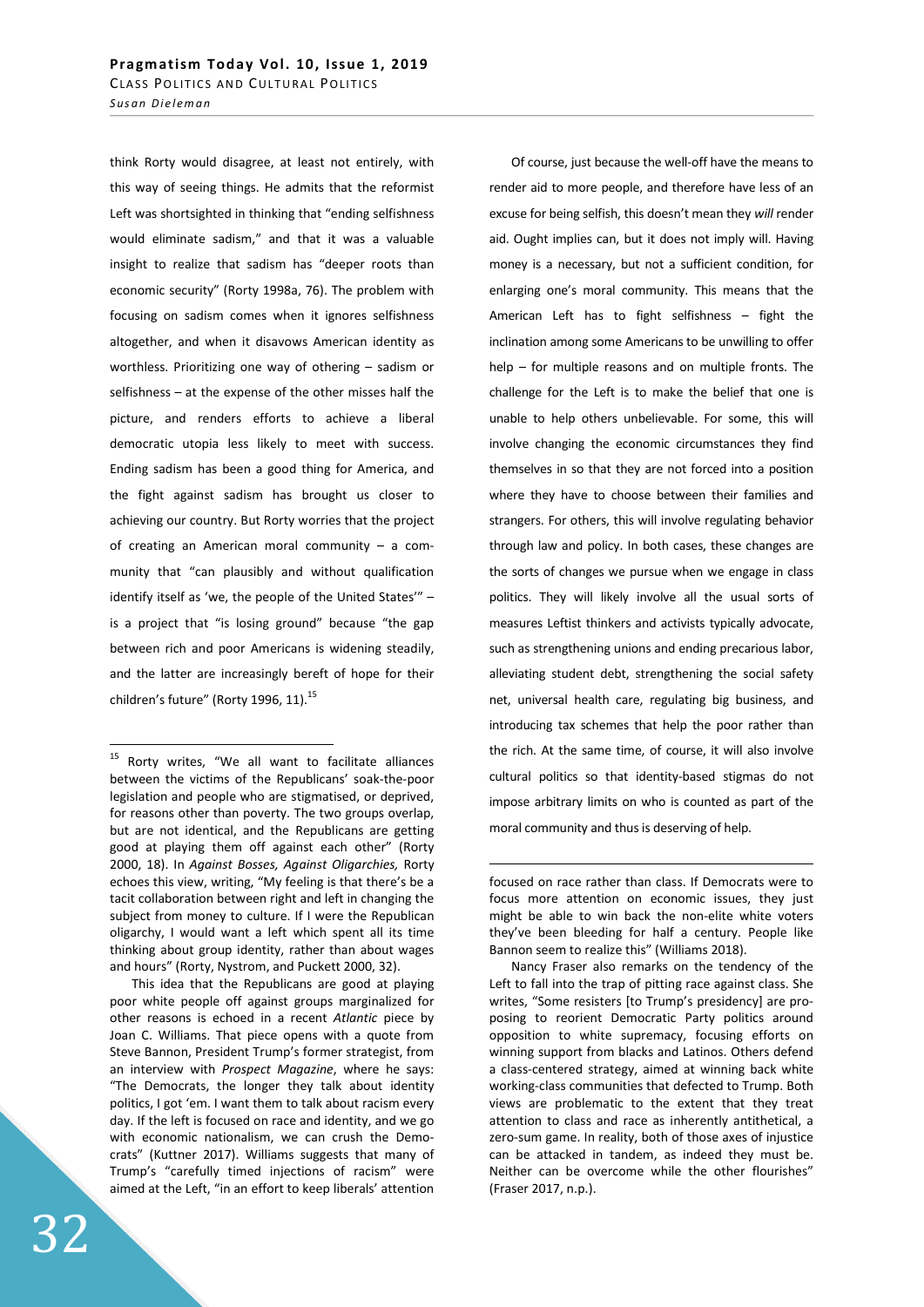The importance of economic security for achieving solidarity helps explain why Rorty finds globalization such a vexing topic: it puts pressures on the ability of any nation to achieve the liberal utopia his heroes, like Whitman and Dewey, envisioned. Solidarity depends on economic security, but economic security is such that we (Western liberals) have to make a choice about the community to which we are loyal. In "Justice as a Larger Loyalty," for example, he writes,

Consider now the plausible hypothesis that democratic institutions and freedoms are viable only when supported by an economic affluence that is achievable regionally but impossible globally. If this hypothesis is correct, democracy and freedom in the First World will not be able to survive a thoroughgoing globalization of the labor market. So the rich democracies face a choice between perpetuating their own democratic institutions and traditions and dealing justly with the Third World (Rorty 2007, 43).

If the task of liberalism to extend beyond the nation to a global polity is to be achieved, then globalization presents a very real challenge. Rorty asks,

Do you save the working classes of the advanced old democracies by protectionism, or do you give up protectionism for the sake of the Third World? Do you try to keep the standard of living in the old democracies up in order to prevent a right-wing populist, fascist movement in the USA, or do you try to re-distribute the wealth across national borders? You probably can't do both. I wish I knew how to resolve the dilemma, but I don't" (Rorty 2002, 39-40).

Though Rorty thinks that appealing to "humanity as such" to ground justice is wrongheaded because it aims to identify what is essential about human beings that creates moral obligation, he nonetheless aims to weave solidarity out of the recognition of many, small similarities, and these similarities will not be limited to national borders. Rather, recognizing what we have in common with others pushes us toward a cosmopolitan moral outlook.

The difficulty arises when a cosmopolitan moral outlook cannot be economically supported – or, if it can

be economically supported, it currently is unclear how that might look. As Rorty notes, it's a risky business to focus on the forms of suffering experienced outside national borders. Part of the problem is that the cultural Left, in recent decades, has been "more interested in the workers of the developing world than in the fate of our fellow citizens" (Rorty 1998a, 89). The resulting economic insecurity experienced by a large number of Americans led them to support someone promised to protect their economic interests. This is Rorty's "strongman" that received so much press attention after the 2016 American election. This is why the Left must engage in both cultural politics and class politics; they must work to end both sadism and selfishness. When selfishness is ignored, the size of the moral community contracts, and it is no surprise that sadism again rears its ugly head.

## III. Conclusion: On Redistribution and Recognition

This reading of Rorty, where sadism and selfishness are interlocking forces that put solidarity at risk, blunts the edges of one of the disagreements between Rorty and Nancy Fraser, who typically is one of his more insightful interlocutors. This disagreement is part of a larger debate about redistribution and recognition  $-$  two mutually exclusive alternative understandings of the nature of and remedies for injustice – where Rorty sees Fraser as taking up the "recognition" side of the debate, and Fraser sees Rorty as taking up the "redistribution" side of the debate. As noted above, Rorty finds Fraser's emphasis on "cultural recognition" to be misguided because he thinks she is trying to offer a new sort of politics  $-$  one that sees political value in emphasizing difference – where all he sees it doing is fleshing out the details of a less sadistic liberal democracy. For her part, Fraser worries that Rorty places too much emphasis on selfishness and not enough on sadism (to use Rorty's terms), or too much emphasis on redistribution over recognition (to use Fraser's terms). According to Fraser, Rorty - especially in Achieving Our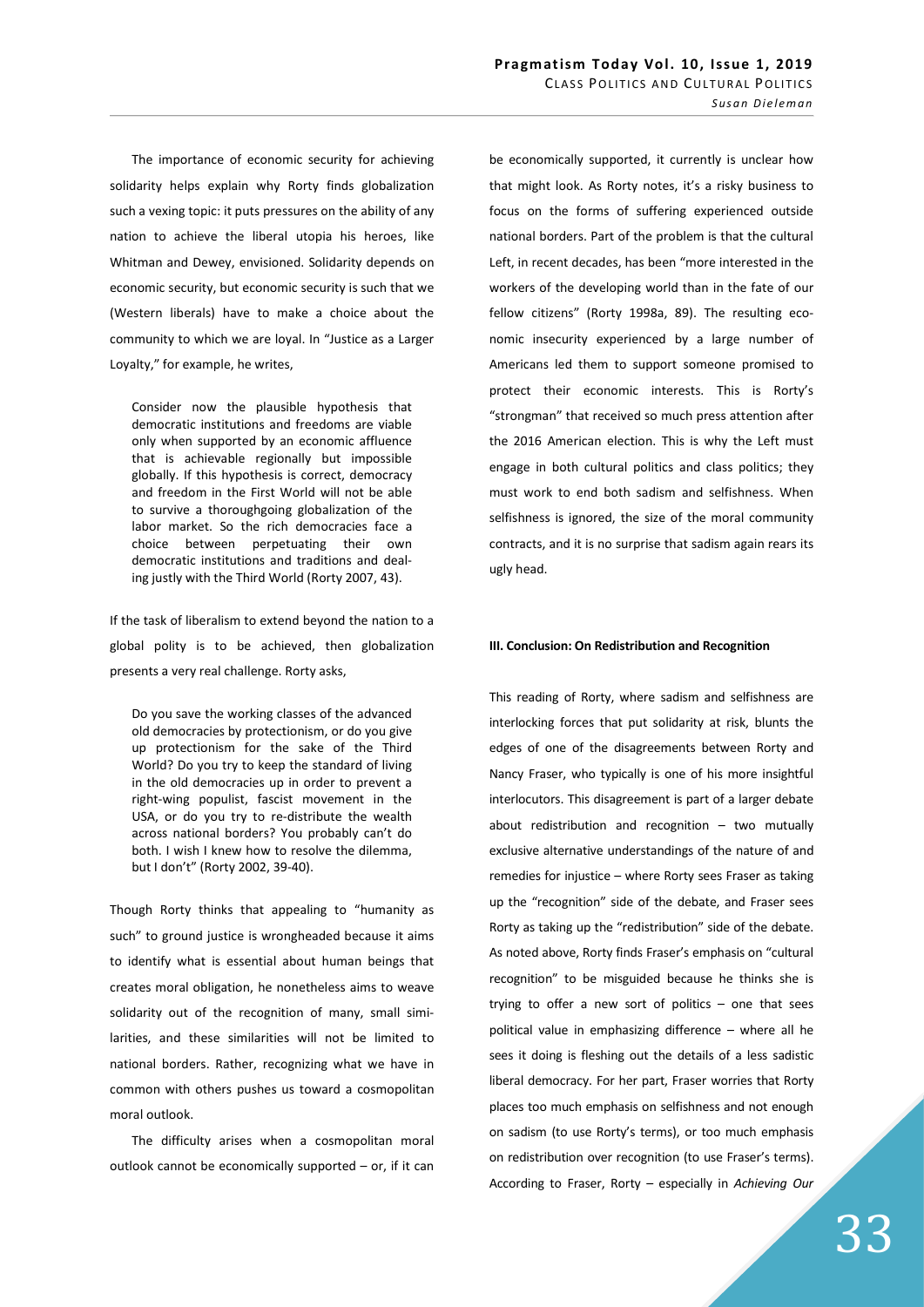Country and "Is 'Cultural Recognition' a Useful Notion for Leftist Politics?" – takes up the redistribution side of the debate: he "insist[s] that identity politics is a counterproductive diversion from the real economic issues, one that balkanizes groups and rejects universalist moral norms" (Fraser 2003, 15). $^{16}$  She argues that, for Rorty, "the sole proper object of political struggle is the economy" (15). $^{17}$ 

It's clear that neither Rorty's characterization of Fraser's position, nor Fraser's characterization of Rorty's position, is quite accurate. I hope I have shown in the preceding sections that Rorty's account challenges the American Left to consider both maldistribution (arising out of selfishness) and misrecognition (arising out of sadism). Political struggle, for Rorty, involves both class politics and cultural politics. Similarly, Fraser thinks that the opposition between redistribution and recognition is a "false antithesis" and that subordinated groups regularly suffer both maldistribution and misrecognition. Thus, her goal, in "Social Justice in the Age of Identity Politics: Redistribution, Recognition, and Participation," is to develop "an integrated approach that can encompass, and harmonize, both dimensions of social justice" (Fraser 2003, 26). In other words, any adequate theory of justice, as well as remedies for injustice, will be two-dimensional because they require attending to both redistribution and recognition.<sup>18</sup> I also want to suggest that Fraser's recent work commenting on American politics lays bare a number of similarities between her own work and Rorty's.

In a 2017 piece for American Affairs entitled "From Progressive Neoliberalism to Trump – and Beyond," Fraser borrows Antonio Gramsci's concept of "hegemony" to understand today's "widespread rejection of politics as usual" (Fraser 2017, n.p.). All hegemonies, she claims, are constructed out of two essential normative components: distribution and recognition. Through the last decades of the 20<sup>th</sup> century and the first decades of the 21<sup>st</sup> century, American voters were forced to choose between two prevailing, opposed hegemonic blocs that were similar in terms of distribution, but differed in terms of recognition. Democratic Party politics represented a neoliberal politics of distribution and a progressive politics of recognition, whereas Republican Party politics represented a neoliberal politics of distribution and a reactionary politics of recognition (see table below). While voters could choose between a progressive and a reactionary form of neoliberalism, they were stuck with neoliberalism either way, and this neoliberalism left a "gap in the American political universe" because there was "no force to oppose the decimation of working-class and middle-class standards of living" (Fraser 2017, n.p.). Republican neoliberalism and Democratic neoliberalism left workingclass people without a political voice, thereby leaving a gap in the prevailing hegemony that a counterhegemony – one that gave a political voice to working-class people – could occupy.

While the election of Barack Obama and the Occupy Wall Street movement presented two opportunities to fill this hegemonic gap, it wasn't until Bernie Sanders and Donald Trump faced off in the 2015/2016 campaign that

-

<sup>16</sup> According to Fraser, others who take up the redistributionist side of the debate include Brian Barry and Todd Gitlin. See Fraser 2003, 15.

<sup>&</sup>lt;sup>17</sup> She places thinkers like Iris Marion Young on the other side of the debate, as proponents of recognition over redistribution.

 $18$  In the 1995 paper Rorty cites when he expresses confusion about "cultural recognition," Fraser suggests that the remedy for cultural injustice "could involve upwardly revaluing disrespected identities and the cultural products of maligned groups. It could also involve recognizing and positively valorizing cultural diversity. More radically still, it could involve the wholesale transformation of societal patterns of representation, interpretation and communication in ways that would change everybody's sense of self" (Fraser 1995, 73; emphasis in original). However, in later work on the same topic, Fraser argues that whether

justice requires recognizing what is distinctive about individuals or groups, or whether it requires recognizing our common humanity, is something that can only be determined pragmatically (Fraser 1996; Fraser 2003). She writes, "everything depends on precisely what currently misrecognized people need in order to be able to participate as peers in social life" (Fraser 2003, 47). It's not clear what motivates this change in her approach, but it's clear that the latter is more amenable to Rorty's own position.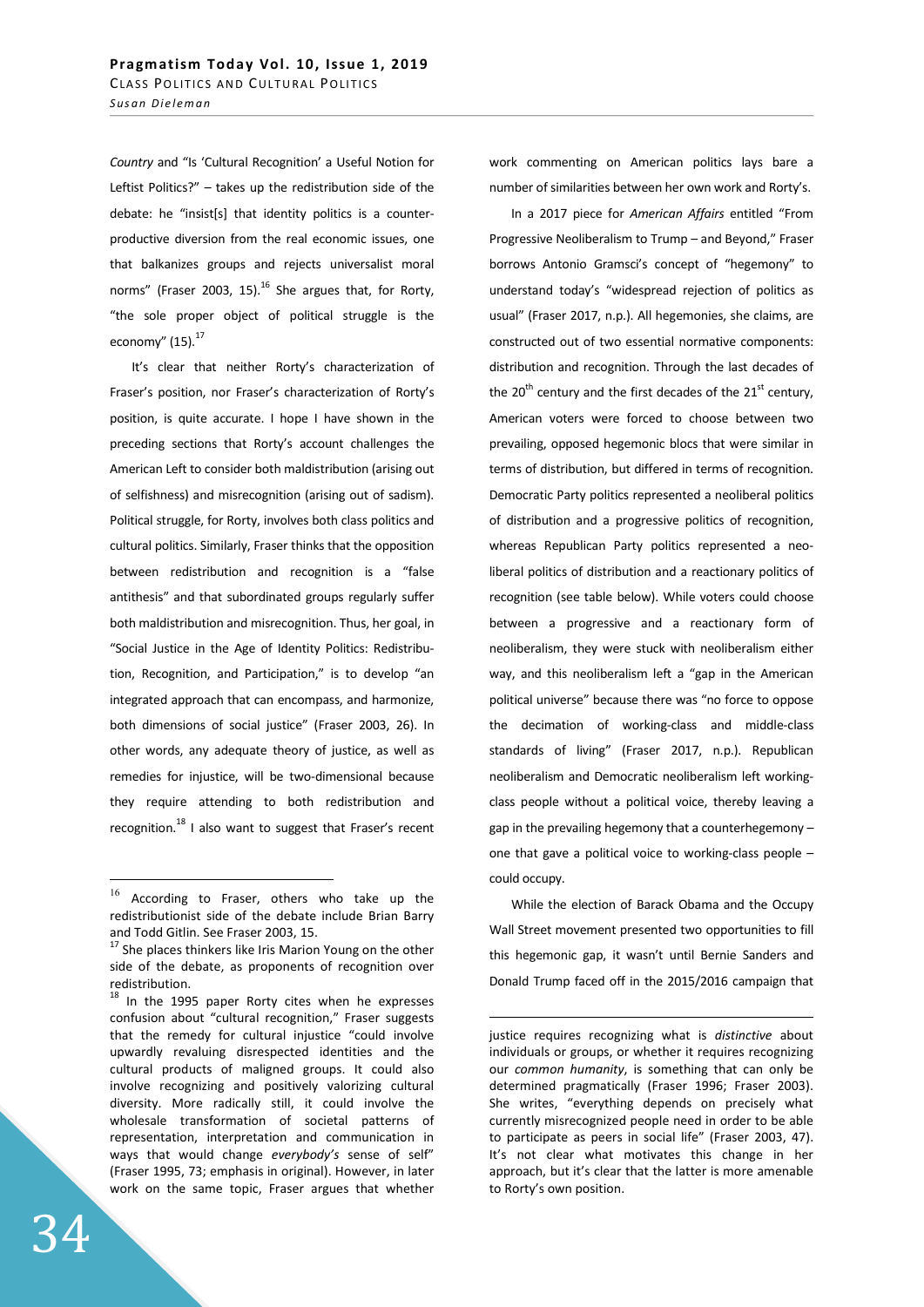viable populist options, which gave a politic voice to the working class, were presented. One option embraced a progressive politics of recognition and the other option a reactionary politics of recognition (see table below).

|                     |             | <b>DISTRIBUTIVE ELEMENT</b>                           |                                                 |
|---------------------|-------------|-------------------------------------------------------|-------------------------------------------------|
|                     |             | NEOLIBERAL                                            | <b>POPULIST</b>                                 |
| RECOGNITION ELEMENT | PROGRESSIVE | progressive<br>neoliberalism<br>(Democratic<br>Party) | progressive<br>populism<br>(Sanders)            |
|                     | REACTIONARY | reactionary<br>neoliberalism<br>(Republican<br>Party) | reactionary<br>populism<br>(candidate<br>Trump) |

After winning the election, Fraser notes, Trump abandoned his populist politics of distribution in favor of a neoliberal politics of distribution, and doubled down on his reactionary politics of recognition. As a result, Trump's presidency represents a hyper-reactionary neoliberalism that is "chaotic, unstable, and fragile," leaving the working class still without a political voice as the working class (Fraser, 2017, n.p.). Of course, this bears a remarkable similarity to Rorty's prediction that the strongman elected as a result of American dissatisfaction with their economic situation would bring sadism back into style, but would do little to "alter the effects of selfishness" after making peace with the international super-rich (Rorty 1998a, 90- 91).

Moreover, Fraser, like Rorty, claims that the economic inequality and insecurity created by a neoliberal politics of distribution leads to a breakdown in solidarity. She suggests that when working-class people are denied a political voice, when they are subject to a neoliberal politics of distribution that ignores and exploits their needs, they are condemned to "mounting stress and declining health, to ballooning debt and overwork, to class apartheid and social insecurity" (Fraser 2017, n.p.). These problems – problems that result from economic insecurity – are expressed in various symptoms, including "in

hatreds born of resentment and expressed in scapegoating, in outbreaks of violence followed by bouts of repression, in a vicious dog-eat-dog world where solidarities contract to the vanishing point" (Fraser 2017, n.p.; emphasis added). In short, the failure to address the economic insecurity that is produced by a neoliberal politics of distribution will continue to result in failures of solidarity. Economic insecurity breeds selfishness and selfishness breeds sadism. Thus, for both Fraser and Rorty, the American Left must address both class politics and cultural politics. In recent decades, the former has received greater attention than the latter, leading to failures of both distribution (manifesting in an increase of selfishness) and recognition (manifesting in an increase of sadism). It's time for the American Left to seek a balance between class politics and cultural politics, so that a hoped-for America can seem both worthwhile and feasible.

# Works cited

| Bérubé, Michael. 2016. "The Strongman-Elect." The |
|---------------------------------------------------|
| University of Virginia Press Blog.                |
| https://www.upress.virginia.edu/2016/11/22/str    |
| ongman-elect. retrieved March 11, 2019.           |

- Dieleman, Susan. 2010. "Revisiting Rorty: Contributions to a Pragmatist Feminism." Hypatia: A Journal of Feminist Philosophy. 25th Anniversary Special Issue 25.4 (2010): 891-908.
- Dieleman, Susan. 2011. "The Roots of Rorty's Philosophy: Catharine A. MacKinnon." Pragmatism Today: The Journal of the Central-European Pragmatist Forum 2.1 (2011): 123-132.
- Dieleman, Susan. 2012. "A Feminist Pragmatist Account of Epistemic Inclusion." In Contemporary Feminist Pragmatism, edited by Maurice Hamington and Celia Bardwell-Jones. New York: Routledge, 2012.
- Dieleman, Susan. 2017. "Realism, Pragmatism, and Critical Social Epistemology." In Pragmatism and Justice, edited by Susan Dieleman, David Rondel, and Christopher Voparil. Oxford: Oxford University Press, 2017.
- Fraser, Nancy. 1995. "From Redistribution to Recognition? Dilemmas of Justice in a 'Postsocialist' Age." New Left Review 212 (1995): 68-93.
- Fraser, Nancy. 1996. "Social Justice in the Age of Identity Politics: Redistribution, Recognition, and